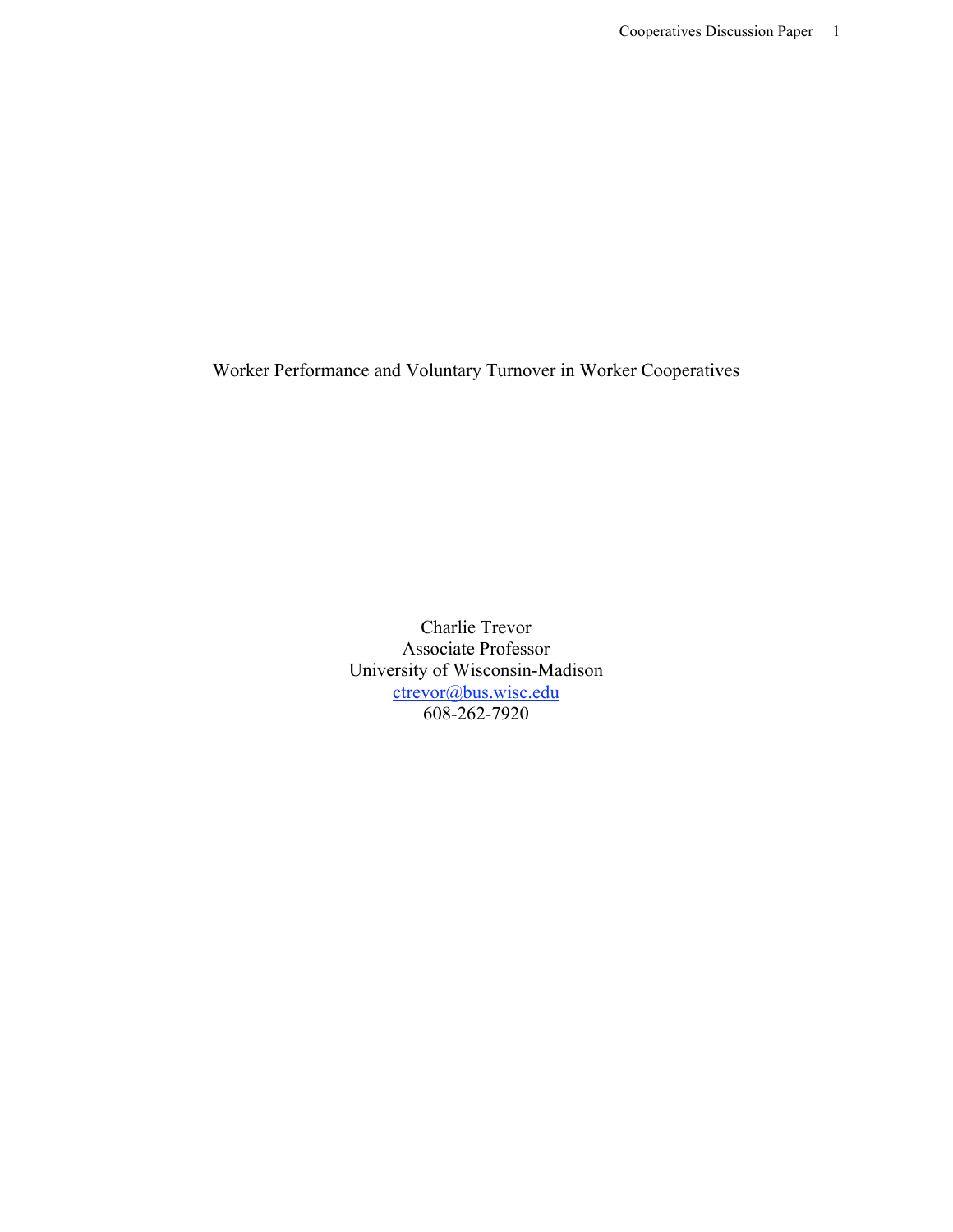#### **Worker Performance and Voluntary Turnover in Worker Cooperatives**

The management, economics, sociology, and psychology literatures describe a multitude of avenues through which organizations attempt to succeed. One of the most traveled of these is the management of human capital, which usually involves attempts to optimize the return on investments in the workforce. These returns are frequently examined in terms of employee job performance and voluntary turnover. Despite voluminous research on how best to facilitate employee performance and to limit turnover, it is unclear how conventional wisdom regarding these crucial behaviors applies when the fundamental nature of the employer-employee relationship is markedly altered. The worker cooperative (WC) provides a particularly salient and substantially understudied example of such an alternative relationship. Distinctly different from organizations that are not cooperatives (referred to hereafter as NWC's), WC's are democratic workplaces characterized by voting rights for workers (members), production and strategic decisions made by workers (often via majority rule), and worker ownership of net income and sharing of profits (Luhman, 2007). This context, with its extreme participation and ownership, relative to NWC's, has unique implications for what constitutes and drives quality worker performance, and for what leads workers to decide to quit. Consequently, given that all that is known about job performance and turnover has been derived from research on NWC's, WC's provide an ideal vehicle for investigating new insights into these important behaviors. Specifically, we explore collectivism, power distance, and materialism as worker characteristics that may be of particular relevance to acquiring and retaining talent in the WC environment.

The primary potential contributions of this study are fourfold. First, the results of this study should inform the WC literature, which is lacking in individual-level examinations of managing the workforce, as to what factors drive worker performance and retention in WC's.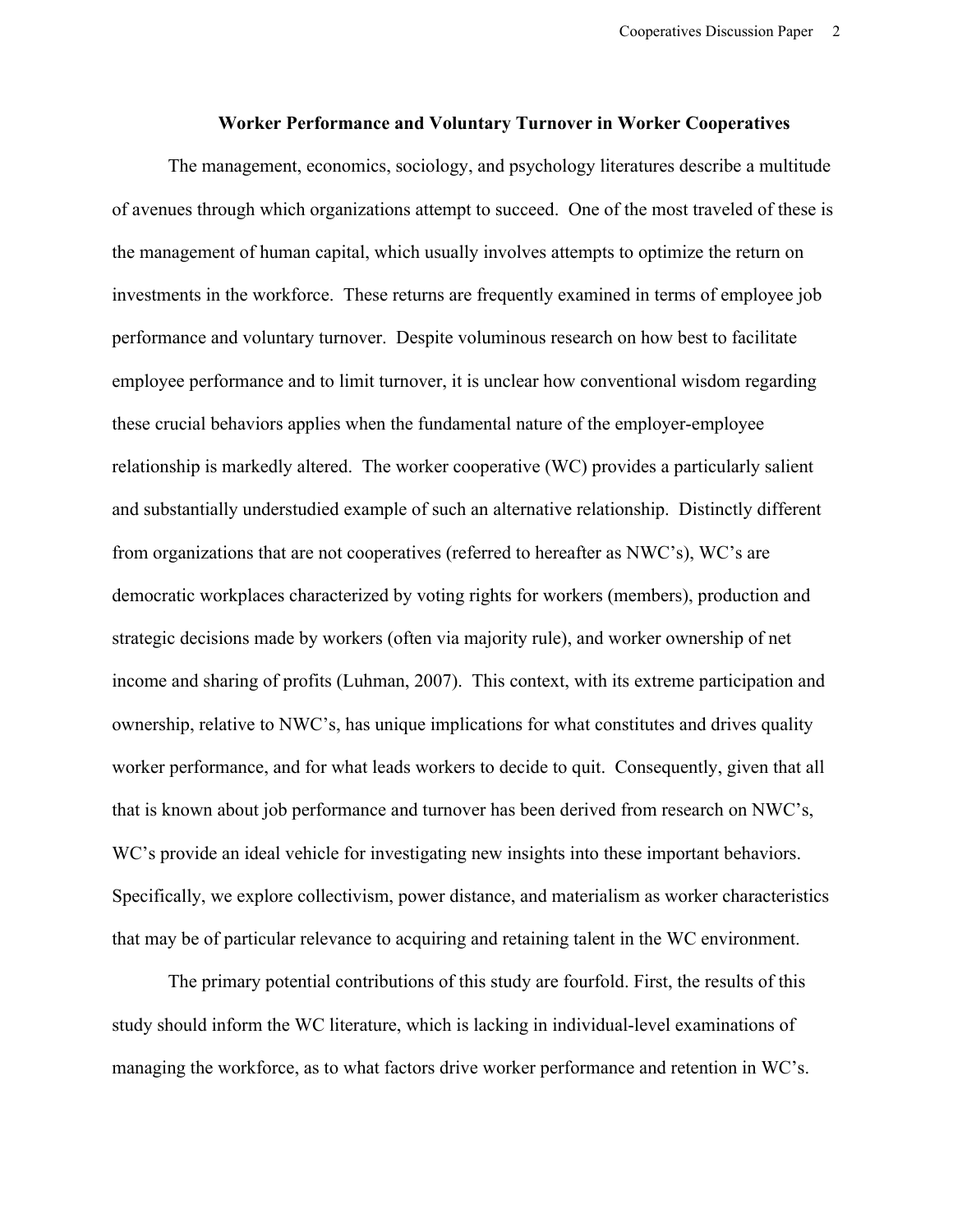Second, this study should subsequently help to identify specific worker recruiting and selection strategies that will allow WC's to hire individuals more likely to perform at a high level and less likely to quit. Third, by extending the employee performance and turnover research to WC's, the results here will inform the broader management literature as to what predicts these crucial behaviors in situations where employee participation, ownership, equality, and autonomy extend beyond the levels usually present in the NWC environment. This latter contribution will become increasingly important as WC's become more prevalent and as NWC's increase participation, ownership, and autonomy among employees. Indeed, given the generally positive effects on organizational performance of worker participation (e.g., Doucouliagos, 1995; Miller & Monge, 1986), ownership via profit-sharing (Weitzman & Kruse, 1990), and WC's themselves (Craig et al., 1995), the current evolution toward greater employee empowerment, participation, and ownership would seem likely to continue. Finally, this study potentially has at least indirect ramifications for the economic impact of WC's. Such impact will increase to the extent that WC's survive and thrive. These outcomes will be more prevalent, all else equal, when the WC workforce is comprised of higher performing workers that are less inclined to leave. Thus, learning what drives workers to excel at and remain in WC's may yield information that can be used to help enhance WC presence and impact in the economy.

### **CONCEPTUAL DEVELOPMENT**

## **Why Job Performance and Voluntary Turnover Matter**

Job performance is one of the most frequently studied constructs in the management literature. Moreover, virtually every other construct studied in this literature is at some point tested as a possible job performance antecedent or consequence. The rationale behind the attention paid to job performance is simple: as numerous authors have stipulated, higher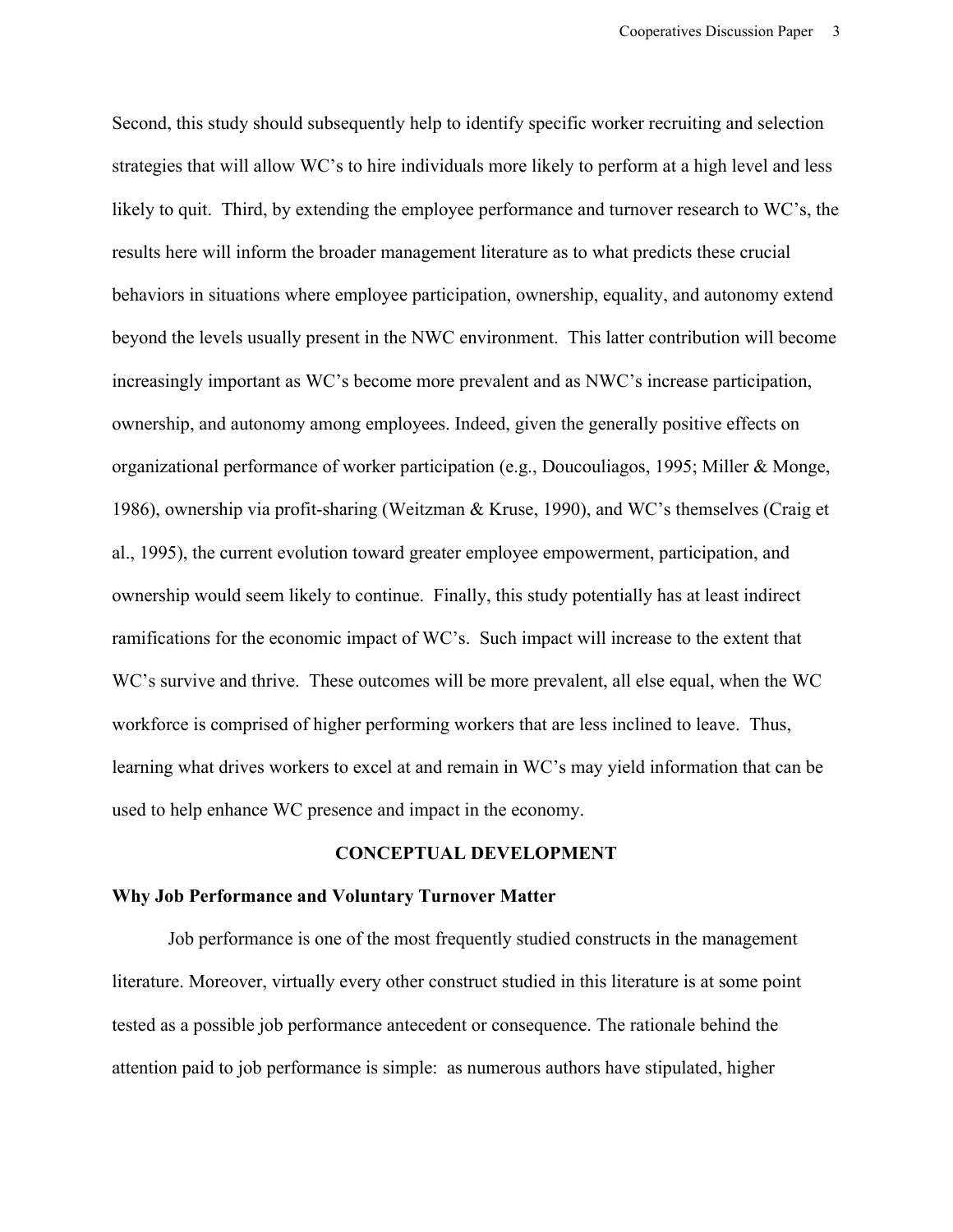performance at the individual level, all else equal, will translate to higher organizational performance (e.g., Becker & Gerhart, 1996). While the direction and existence of the relationship is rarely questioned, it is important to note that the strength of this association will tend to be greater under certain conditions. For example, in service industries, employee performance is of paramount importance, as labor is often both the dominant cost and the dominant determinant of success (e.g., Terpstra & Rozel, 1993). Another condition under which organizational success would appear to be increasingly dependent on worker performance would be in WC's. Here, workers typically make both the key strategic decisions as well as the everyday operating decisions. The fundamental WC tenet of one member-one vote, by definition, puts the WC's fate directly into the hands of the workforce.

To date, however, no research exists that directly addresses what individuals will best handle this responsibility. That is, in WC's, where workers are likely more responsible for organizational success or failure than in otherwise comparable NWC's, we know nothing more about individual performance than what we infer generalizes from the NWC literature. To the extent that this limited knowledge base constrains WC's from selecting those individuals most likely to perform well, the success of these organizations is jeopardized, particularly given the extreme influence of each worker in the WC organization.

As is the case with job performance, voluntary turnover is a key employee behavior that we know much about in general but little about in the WC context. The importance and impact of voluntary turnover is well documented. Financial costs associated with turnover (e.g., separation, recruitment, selection, and training) are quite high, with per-leaver cost estimates of from 1.5 to 2.5 times the leaver's annual salary (Cascio, 2000). Moreover, higher turnover rates in organizations and business units consistently have been shown to yield unfavorable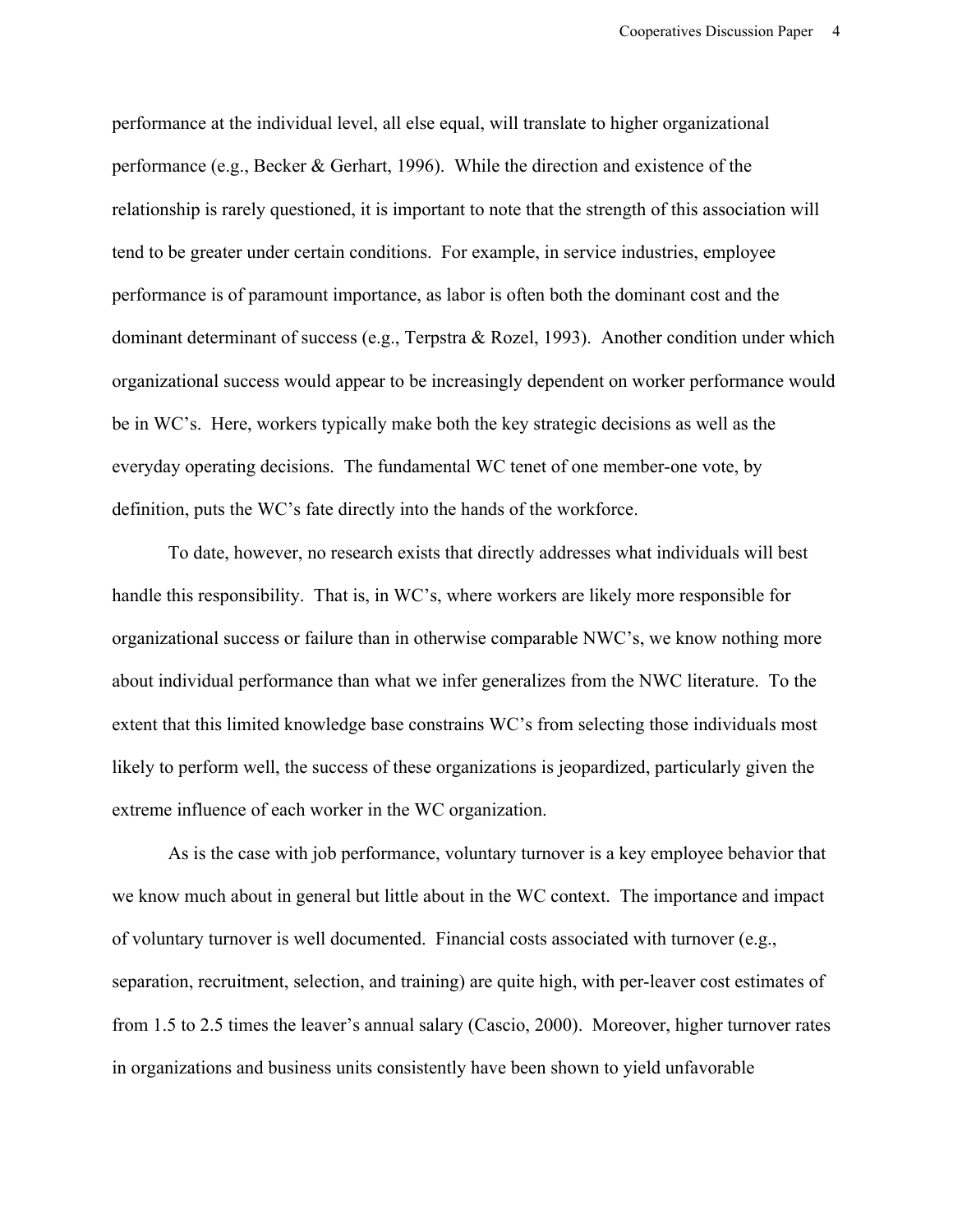consequences such as diminished customer service, productivity, and financial performance (e.g., Batt, 2002; Huselid, 1995; Kacmar et al., 2006). Hence, assuming that turnover yields similar disruptive outcomes in WC's, understanding turnover dynamics that are specific to the WC context is of considerable interest.

Relative to the traditional NWC environment, the extreme worker participation and ownership principles of the WC result in an worker experience that differs from the experience in NWC's (e.g., via the group-based financial rewards, the worker participation in strategic and operational decisionmaking, and the egalitarian climate). Such experiences typically are influential in worker motivation and performance, as well as in workers' sense of attachment and turnover behavior. Consequently, the manner in which individual characteristics of WC workers produce high performance and lead workers to quit also may be, at least in part, unique to WC's. To the extent that this is true, the existing explanations for individual job performance and voluntary turnover are likely to be deficient in yielding an understanding specific to WC employment. Hence, given the criticality of individual performance and voluntary turnover to WC performance, the dearth of job performance and turnover research in WC's, and the likelihood that certain performance and turnover dynamics are unique to WC's, our interest here is to begin to explore what individual characteristics best predict job performance and voluntary turnover in the WC context.

# **Worker Fit with the WC Context**

We look to three potential performance and turnover predictors that are both of particular interest from a WC perspective and that may yield predictions that differ from those in the NWC context. A common thread runs through the rationales for each of these three predictors: job performance will be enhanced, and voluntary turnover probability will diminish, as worker *fit*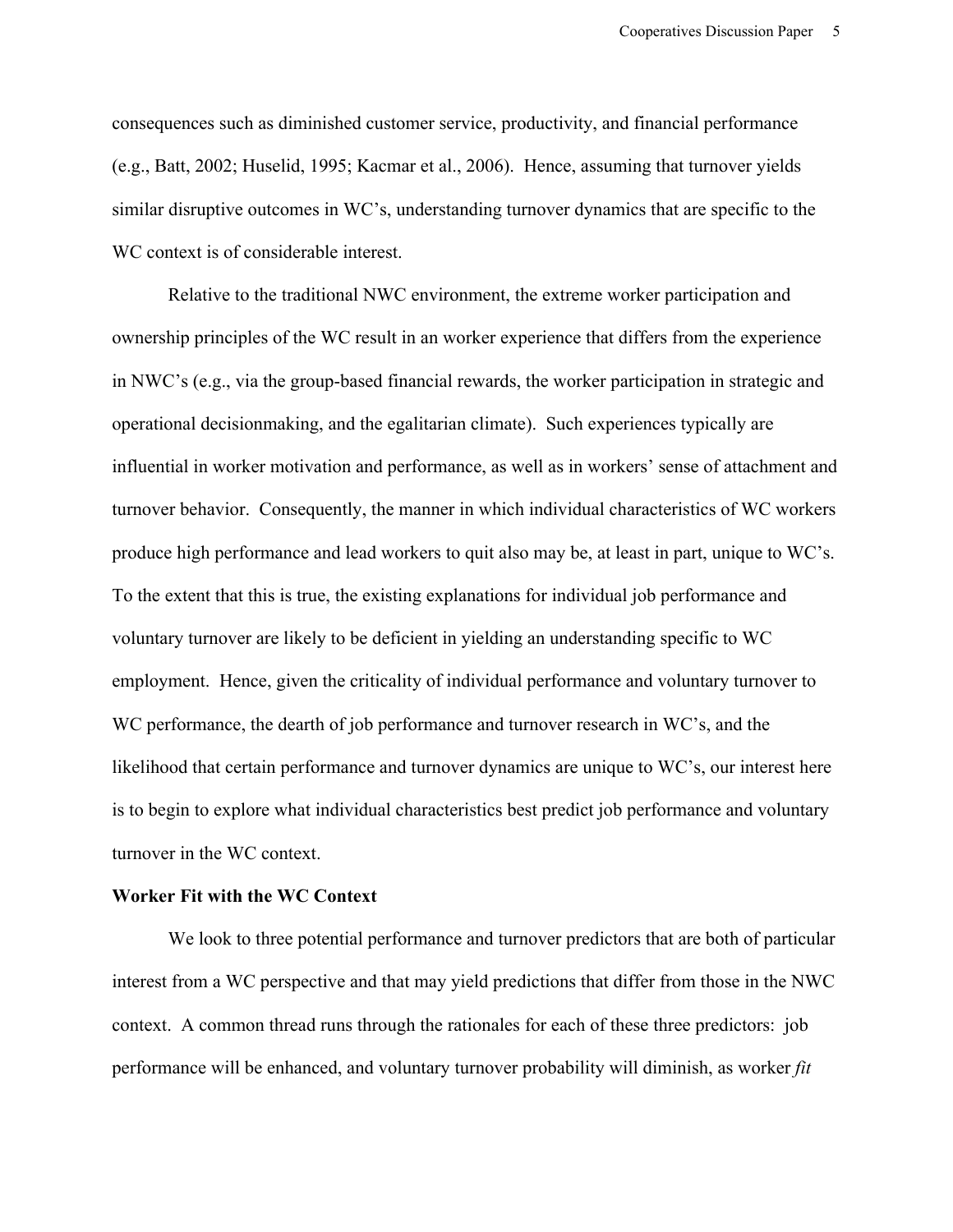with the WC environment improves. The fit between worker characteristics and the work environment is an example of individual-by-situation interdependence that is a fundamental tenet of social psychology, both inside of the employment context and beyond. We emphasize that we do not hypothesize about fit per se, but rather infer it from the degree that individual characteristics deemed highly compatible with a WC environment are present.

Chatman (1989; p. 339) defined person-organization fit as "the congruence between the norms and values of organizations and the values of persons," and most studies conducted on person-organization fit since that time have used a similar conceptual approach, although scholars have often extended fit criterion beyond Chatman's values focus. Parkes (1994) argued that a poor fit between personal characteristics and the work environment produces negative psychological consequences, but favorable psychological outcomes emerge from a good fit. Similarly, Fernet et al. (2004) maintained that certain individual characteristics affect psychological adjustment as a function of how well they match up with specific work environment characteristics. These perspectives, supported in a variety of empirical studies (e.g., de Rijk, et al., 1998; Salanove et al., 2002), suggests that the fit between the WC context and individual characteristics predicts who will adapt well in WC's. This fit-driven psychological adaptation, we argue, subsequently should predict voluntary turnover, which is a consequence of worker attitudes and perceptions. The two most studied and well-supported attitudinal precursors of turnover are job satisfaction and organizational commitment (see Tett & Meyer, 1993, for a review). Furthermore, meta-analysis (i.e., a review that quantitatively aggregates the results of all relevant research on a relationship of interest) results indicate that fit strongly predicts satisfaction and commitment (Kristof-Brown et al., 2005). Moreover, fit also predicts voluntary turnover itself (see Kristof-Brown, 2005, and Hoffman and Woehr, 2006, for meta-analytic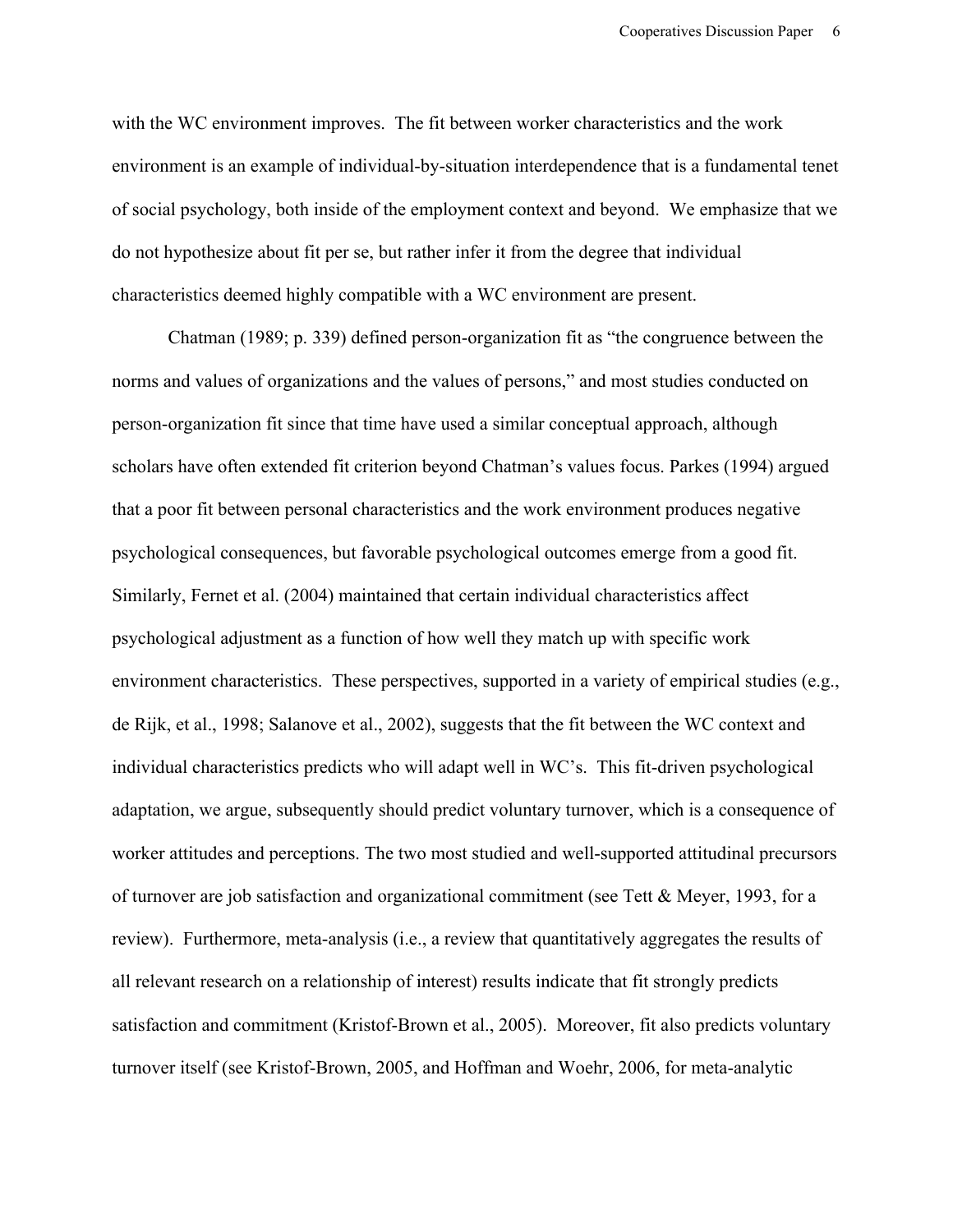reviews), at least in part through such attitudinal mediators (Arthur et al., 2006). Hence, we expect that WC workers that fit best in the high participation, high ownership, egalitarian, cooperative environment will tend to be more satisfied and committed, and thus less likely to leave.

Application of the fit perspective is instructive with regard to job performance as well. For instance, job performance has been argued to be a function of the match between an individual's personality characteristics and the job held (George, 1992). Conceptual explanation for how fit should lead to job performance parallels the turnover dynamic. While Kristof-Brown et al. (2005) and Hoffman and Woehr (2006) found that fit predicted job satisfaction, organizational commitment, and job performance, Arthur et al. (2006) found meta-analytic evidence that the two attitudes mediated the fit effect on job performance. Consequently, consistent with these findings, we expect that WC workers high in certain characteristics will fit better with the WC environment, thus becoming more satisfied and committed, which in turn should lead to enhanced job performance. Additionally, the behavioral correlates of the qualities that lead to a good fit in the WC (e.g., cooperative tendencies) may also be elements of actual performance criteria that are evaluated, which should further contribute to a fit-performance effect.

Because fundamental aspects of the WC are high worker participation in decisionmaking, worker ownership and subsequently shared rewards, and worker control over how the organization is run, we focus on individual characteristics that should yield salient fit within this context. Individuals high in these characteristics should, all else equal, fit better, perform well, and remain with the organization. Thus, our aim is to identify the specific attributes that will contribute to the suitability of the worker in the WC environment. Support for our turnover and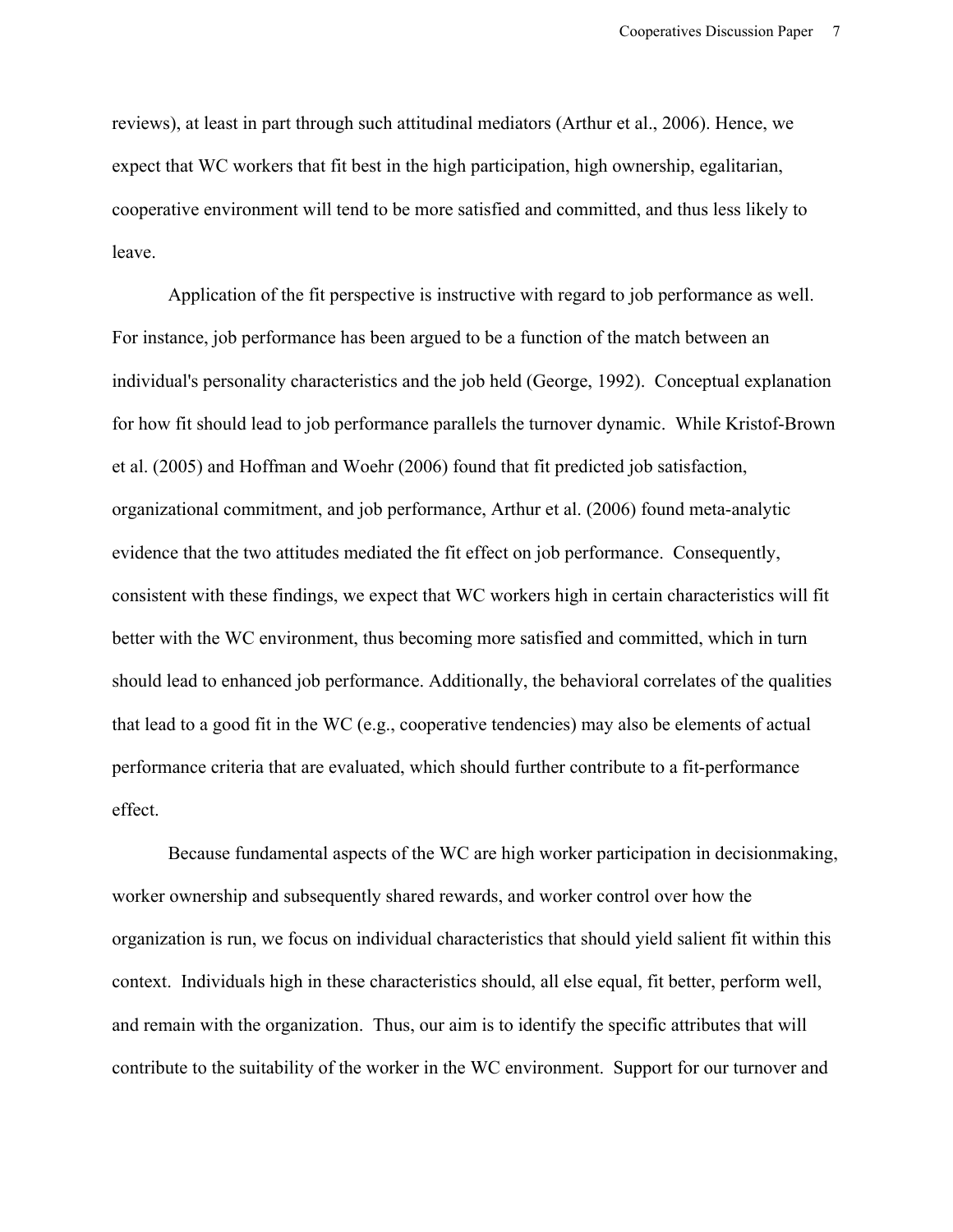performance propositions will produce practical recruitment and selection implications for WC's and for NWC's moving in the direction of workplace democracy and employee empowerment. It will also provide new insights into the importance of participation and ownership as boundary conditions in existing performance and turnover conceptual frameworks. Although future research in this area will likely expand on our initial set of predictors, it appears likely that collectivism, power distance, and materialism should match well with the WC environment, thereby paying dividends in increased job performance and reduced voluntary turnover.

# **Collectivism**

Collectivism is a cultural dimension that describes the degree to which people in the culture typically behave in a communal way and have their behavior primarily shaped by ingroup goals and norms (Mills & Clark, 1982). Recognizing that there is large variation in the extent to which individuals within a culture are actually representative of this group-first mentality that is often used to describe the culture as a whole, scholars have also taken to looking at collectivism at the individual level. Hence, it is well accepted, for example, that there will be people living in very collectivist cultures who are much more individualistic than collectivist. At the individual level, collectivism has been defined as a preference for fulfilling the needs of the group rather than the individual (Cohen, 2007).

The high degree of worker ownership in WC's, and the subsequent shared interests among the workers, promotes cooperation (Leadbeater, 1997). Thus, workers high in collectivism, with their enjoyment of collaborative work (Eby & Dobbins, 1997) and prioritizing of in-group harmony (Clugston et al., 2000), clearly should be more compatible, relative to their low collectivism peers, in the WC environment. Because such person-organization fit is a strong predictor of satisfaction and commitment (e.g., Kristof-Brown et al., 2005), high collectivism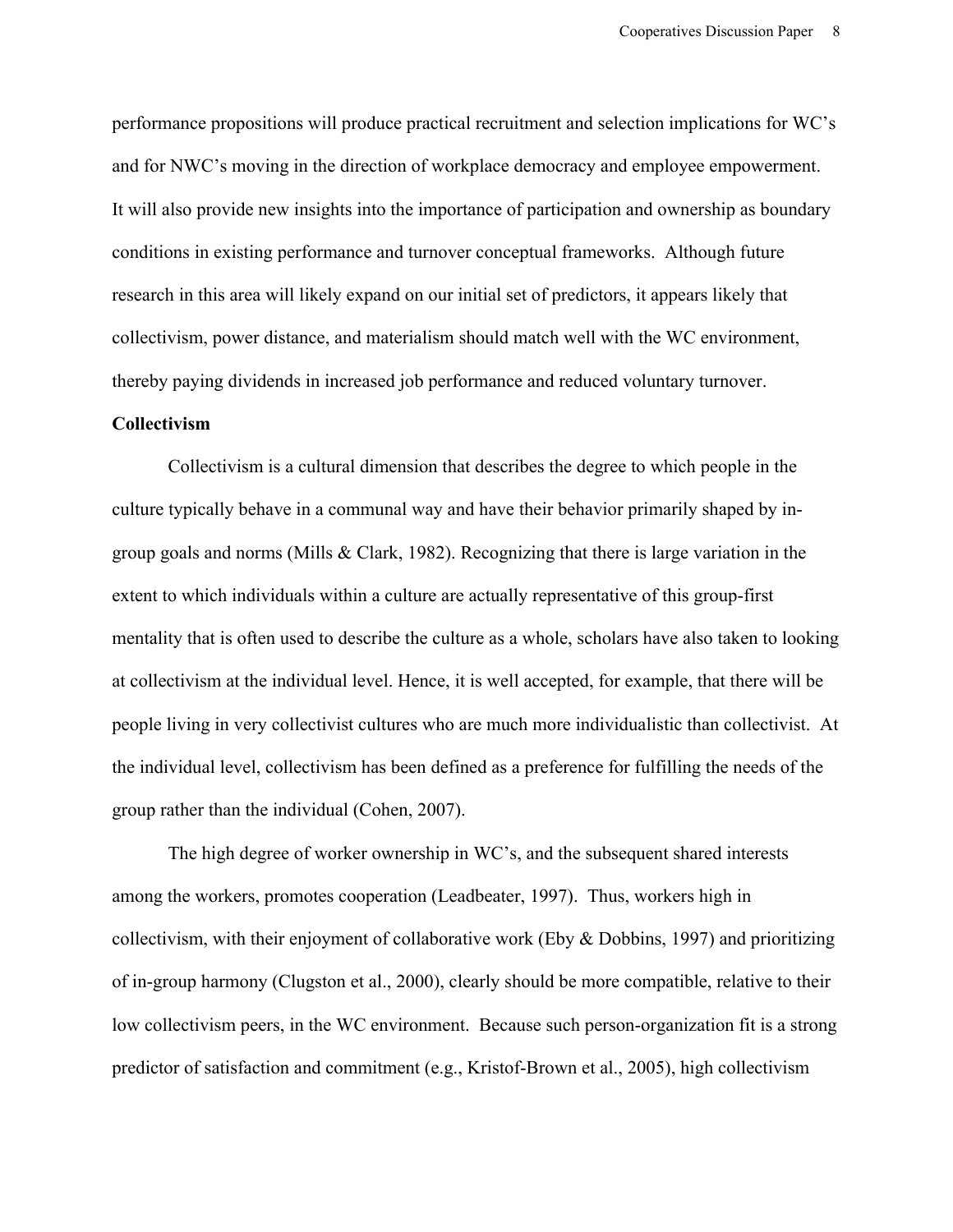workers should be less likely to quit. In terms of job performance, we would expect that worker cooperatives would be structured such that cooperative behavior was an element of performance expectations and evaluations. Research has shown that collectivists working in simulated collectivist cultures do in fact produce more cooperative behavior than do individualists (i.e., those low in collectivism) in these cultures (Chatman & Barsade, 1995). Furthermore, it has been argued that collectivists' ideological commitment to the group members yields higher levels of motivation (e.g., Jossa & Cuomo, 1997). Consequently, in addition to making turnover less likely, high collectivism in the WC environment should translate to high performance.

H1a: Collectivism will be positively related to job performance.

H1b: Collectivism will be negatively related to voluntary turnover.

#### **Power distance**

As a second cultural dimension that has become a construct of interest at the individual level, power distance reflects the extent to which group members accept the unequal distribution of power in organizations (Clugston et al., 2000). Workers low in power distance, by virtue of preferring participation and having their voices heard to top-down authoritarian decisionmaking, should be those that fit best in the WC environment, where decisionmaking power is allocated to all via the one member-one vote principle. Moreover, those low in power distance should be a better fit with the flatter, group-based compensation structure typically seen in WC's, as these more egalitarian systems (lower pay differentials, sharing in profits) are more appropriate when power distance is low (Gomez-Mejia & Welbourne, 1991). Hence, given their participation and rewards preferences, low power distance workers should be energized by the WC decisionmaking structure, extrinsically motivated by (or at least comfortable with) the egalitarian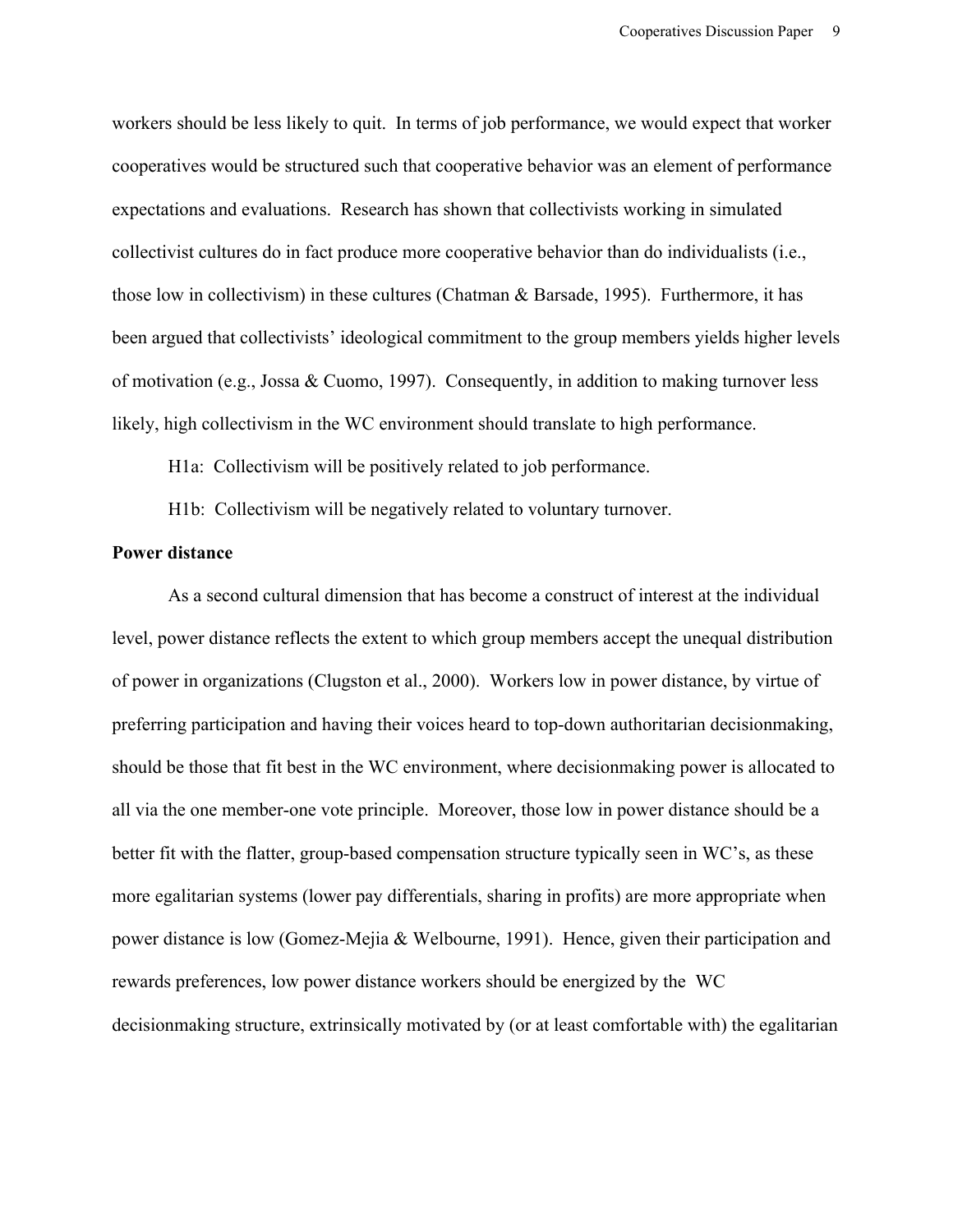reward system, and generally satisfied with and committed to the entire cooperative ideal. This suggests the following turnover and performance consequences.

H2a: Power distance will be negatively related to job performance.

H2b: Power distance will be positively related to voluntary turnover.

# **Materialism**

A third individual characteristic that has implications for worker fit in a WC is materialism, which is a personality orientation in which worldly possessions and wealth play a central role in life. For reasons that tap into both financial and social dimensions, materialism would seem to be antithetical to an individual's success and long term happiness in a WC. Cable and Judge (1994) found that materialism had a strong positive linkage to the importance people place on high pay level in jobs. While exceptions no doubt exist, research indicates that WC's often pay less than their product market competitors (e.g., Jackall & Crain, 1984; Rothschild-Whitt, 1976; Staber & Aldrich, 1987), suggesting that materialists' needs may go unsatisfied in this environment. Additionally, materialists are less likely to engage in organizational citizenship behaviors (Torlac & Koc, 2007), which are discretionary behaviors outside of one's job description that are of value to the organization (e.g., helping a new employee). To the extent that such behaviors are highly valued in the WC culture, as we would expect, less materialism would promote better fit. Similarly, Belk (1985) positioned materialism as a positive correlate of envy and nongenerosity, while Kilbourne et al. (2005) found it to be positively related to preferences for authority and power but negatively related to preferences for equality and justice. Hence, materialism appears to be a particularly poor fit for the values, organizational design, and reward structures typically associated with WC's. As a result, we predict that highly materialistic workers will be less likely to be well motivated and well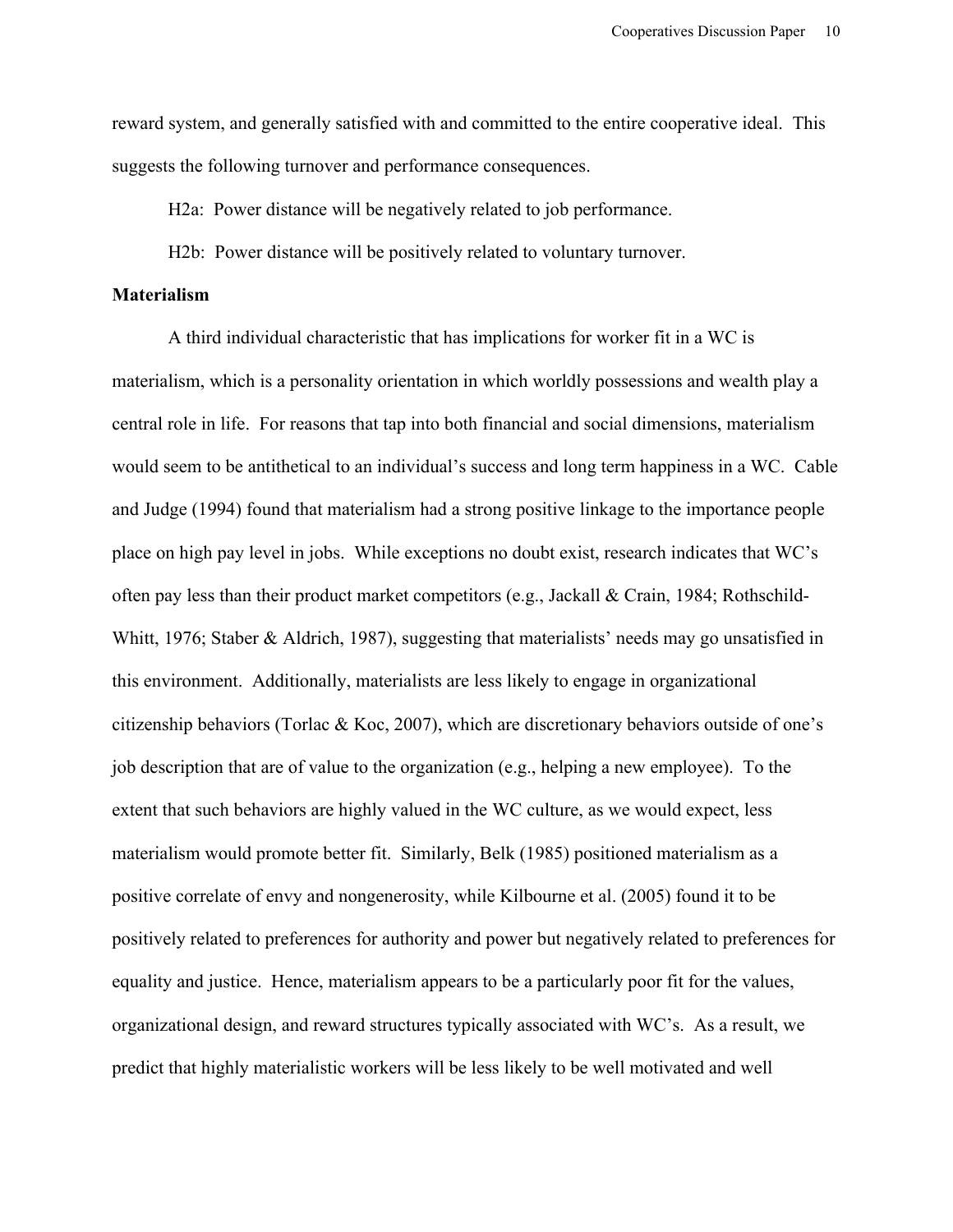appreciated, resulting in lower performance, and will be more likely to find the environment disagreeable, thereby increasing turnover likelihood.

H3a: Materialism will be negatively related to job performance.

H3b: Materialism will be positively related to voluntary turnover.

# **Potential Moderation by Cognitive Ability**

In addition to our predictions regarding collectivism, power distance, and materialism (see Figure 1, top, for summary depictions of the relationships), we also examine the potential moderating role of cognitive ability, which is the central construct in the large body of research on job performance prediction (in NWC's). A myriad of studies and meta-analyses indicate that the single best predictor of job performance is cognitive ability (e.g., Hunter & Hunter, 1984), sometimes referred to as general mental ability. While this positive relationship extends across virtually all jobs, it does tend to be stronger as job complexity increases. Given the generalizability of cognitive ability, we expect its relationship with performance to emerge in the WC context.

While the finding of a cognitive ability effect in a WC environment is expected, the more intriguing use of the construct in this context is to examine whether it sheds additional light on our earlier hypotheses. Several authors have argued that cognitive ability and employee motivation interact to produce job performance effects above and beyond the positive impact of each of the two factors. The general contention is that, when ability is high, motivation translates to the capable application of knowledge and skill to the situation, thereby producing high performance; but when ability is low, motivated employees, constrained by low knowledge and skill, are less effective at meeting the performance situation's demands (Wright et al., 1995). Given that fit should lead to commitment, satisfaction, and subsequent motivation, it may be that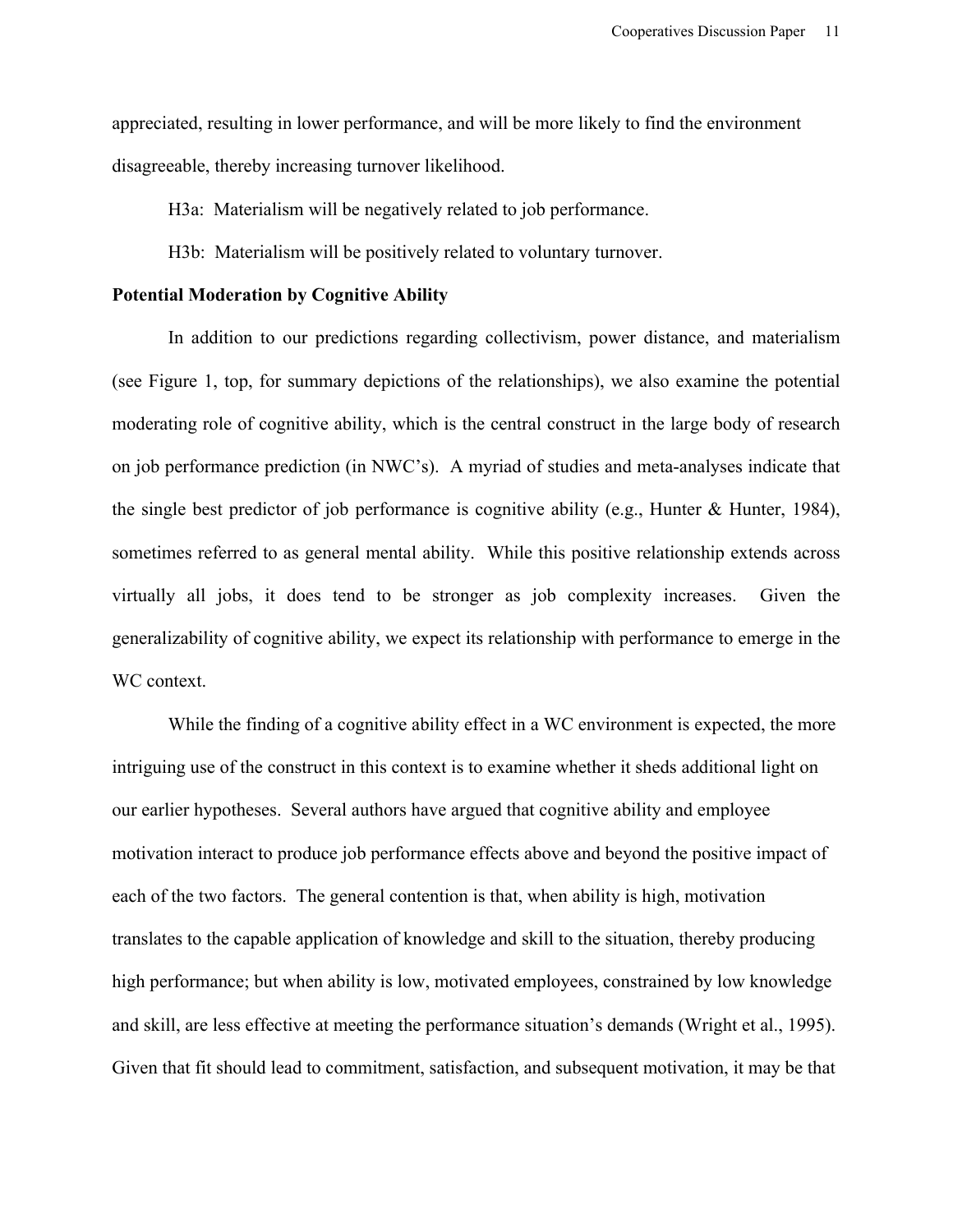the collectivism, power distance, and materialism that we cite as fit predictors in the WC context might similarly interact with cognitive ability. That is, the motivation to perform that results from fit with the WC should be more likely to manifest in higher job performance when the worker has better capability to direct effort wisely and thus translate effort into performance.

H4: Good fit with the WC (i.e., high collectivism, low power distance, low materialism) will be more strongly related to job performance when cognitive ability is high (see Figure 1, bottom left, for a visual depiction).

There is also reason to expect that cognitive ability will moderate our hypothesized turnover relationships. Trevor (2001) argued that job dissatisfaction would be more likely to lead to turnover for employees with more to offer the job market. Employees were argued to be more likely to act upon dissatisfaction when they had better actual opportunity to do so. Cognitive ability yields improved ease of movement in the job market via its positive relationships with externally visible signals of employee quality (e.g., performance on selection tests, performance in interviews, promotions, and performance in work sample assessments). Thus, employees high in cognitive ability, by virtue of enhanced opportunity, enjoy greater freedom to act upon dissatisfaction by leaving. In support, Trevor (2001) found stronger satisfaction effects when cognitive ability was high. We have argued that low collectivism, high power distance, and high materialism increase turnover tendencies via misfit with the WC and subsequent low satisfaction and commitment. To the extent that this is true, high cognitive ability should, by virtue of greater freedom to act upon desire to leave, result in stronger negative effects of fit on voluntary turnover.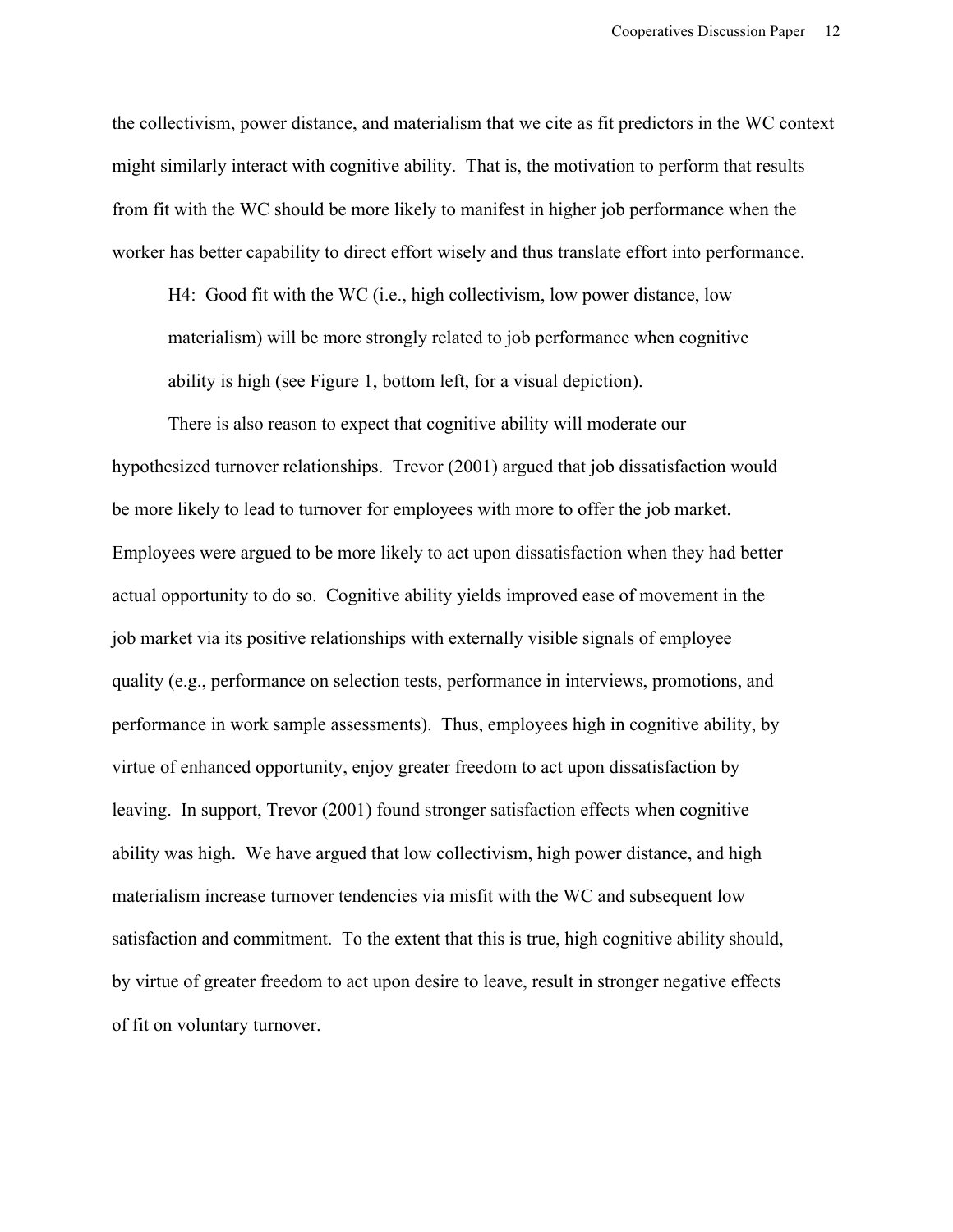H5: Poor fit with the WC (i.e., low collectivism, high power distance, high materialism) will be more strongly related to voluntary turnover when cognitive ability is high (see Figure 1, bottom right, for a visual depiction).

# **METHODS**

To conduct this study, we require access to a single WC with over 100 workers from whom we can acquire data. Certainly, multiple WC's would enrich the study by providing variation in organizational characteristics that might be of interest (e.g., degree of participation, size of the WC), enhanced generalizability, and greater statistical power with which to observe relationships. For clarity's sake, however, we will continue from this point forward under the assumption that a single WC will house our sample.

Ideally, the WC already would have collected applicant data on all constructs of interest in the study. Because that is extremely unlikely, we would need to follow one of two paths to data collection. In the first, we would institute applicant data collection at a certain point in time and then return about one year later to collect job performance and turnover data. This approach would be advantageous in terms of when the constructs were measured, as the individual characteristics at the time of hire are exactly what we hope to speak to with our study's results. It would, however, also require a relatively large WC so that we could collect data on enough eventual hires in a relatively brief time span (e.g., should it require five years to come up with 100 hires, the context may have changed considerably over time, potentially biasing our findings). The second approach to data collection greatly reduces the problem of sample size accumulation by acquiring data in a concurrent, rather than predictive, fashion. Here, the independent variables would be collected at a single point in time for as many workers (rather than applicants) as possible. We would then also collect job performance data and attempt to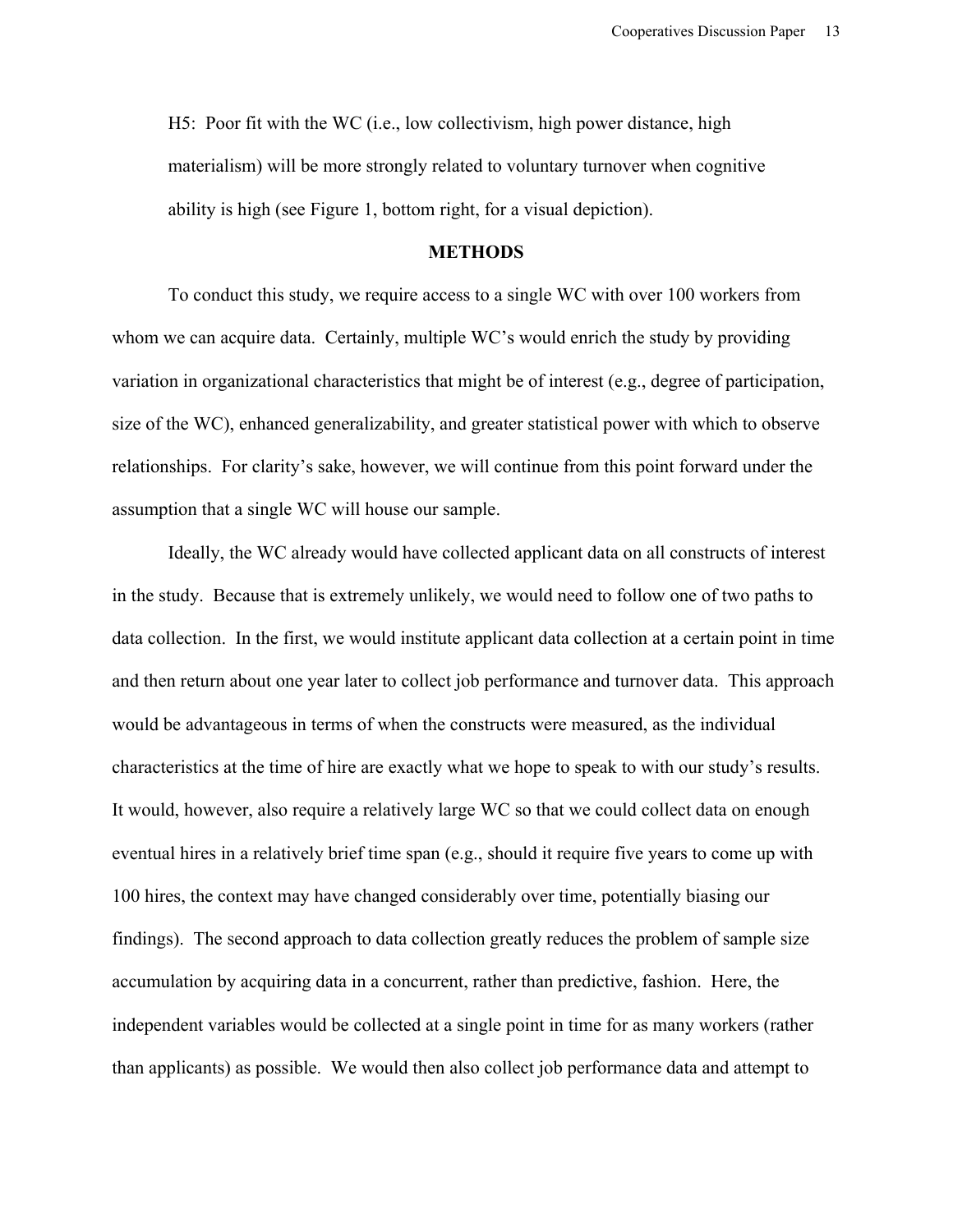predict performance with the concurrently collected independent variables. Turnover data would be acquired approximately one year after the measurement of the other variables.

The latter approach is likely to be the most viable path for this study. The downside of this approach is that we must assume that the independent variable data collected during employment are representative of the data used in the selection process. The danger here is that a third variable that occurs between hire and our measurement could drive increases both in the predictor and the outcome (e.g., a training program that produces higher collectivism and improved job performance). This potential threat to internal validity, however, is reduced because collectivism, power distance, and materialism are generally considered to be at least somewhat stable over time. To enhance confidence that bias is not present, we could assess a small group of new hires upon our fist visit to the WC, and then reassess them one year later when we return to collect the turnover data.

# **Key Perceptual Measures**

Collectivism. We measure collectivism with the cultural scale that Dorfman and Howell (1988) adapted from Hofstede's (1980) collectivism scale; this adaptation brought the (typically) national level cultural focus from Hofstede's measure to the individual employee level. Participants indicate level of agreement with the following statements: "group welfare is more important than individual awards," "group success is more important than individual success," "being accepted by members of your work group is very important," "employees should only pursue their goals after considering the welfare of the group," "managers should encourage group loyalty even if individuals suffer," and "individuals may be expected to give up their goals in order to benefit group success." The items use 5-point Likert-type response formats anchored by "strongly disagree" and "strongly agree."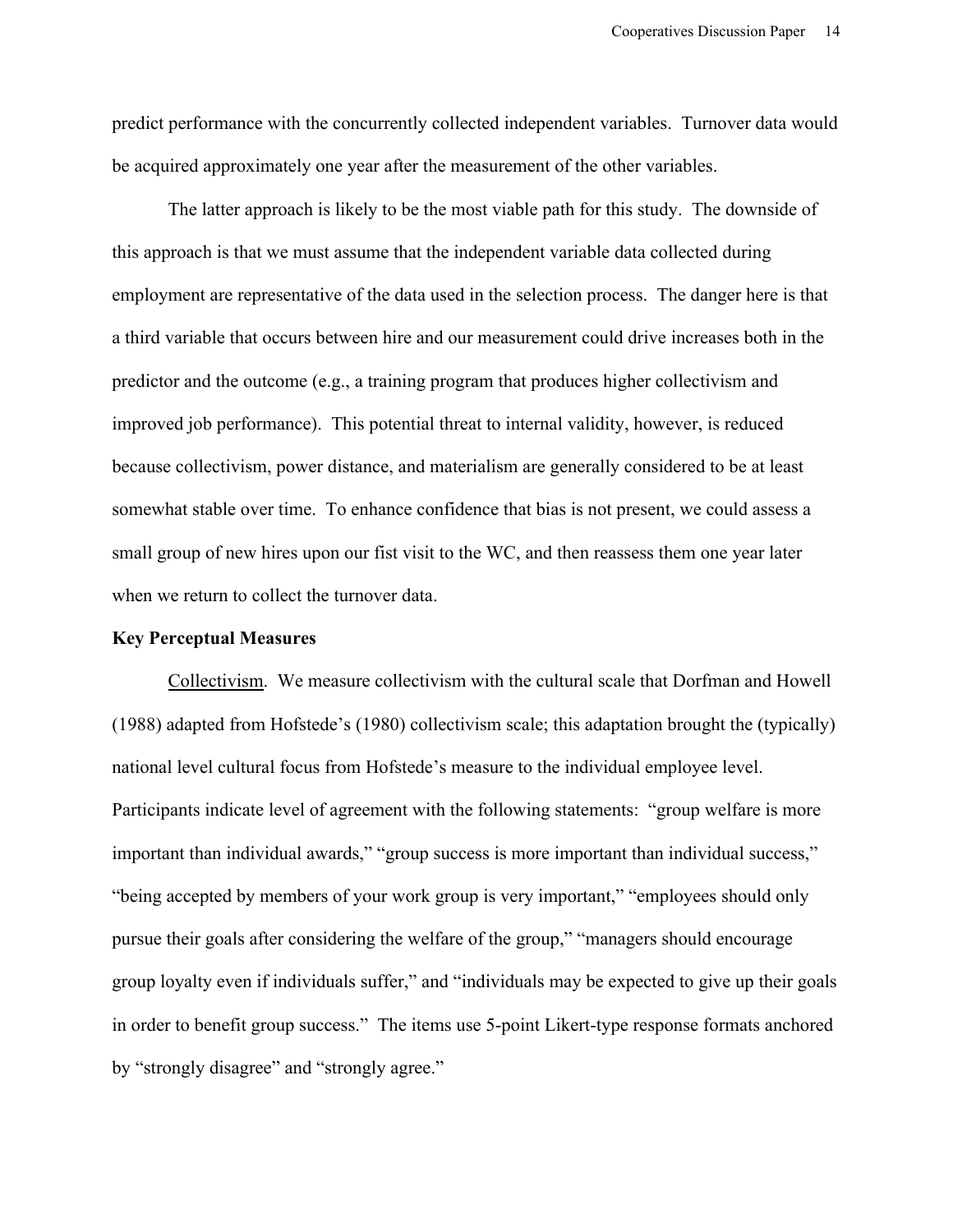Power-distance. Similar to the measure of collectivism, we assess power distance with Dorfman and Howell's (1988) adaptation of Hofstede's (1980) power distance scale. Participants indicate level of agreement with the following statements: "managers should make most decisions without consulting subordinates," "it is frequently necessary for a manager to use authority and power when dealing with subordinates," "managers should seldom ask for the opinions of employees," "managers should avoid off-the-job social contacts with employees," "employees should not disagree with management decisions," and "managers should not delegate important tasks to employees." The items use 5-point Likert-type response formats anchored by "strongly disagree" and "strongly agree."

Materialism. To measure this construct, we use the Richins and Dawson (1992) materialism scale. Examples of the 18 items include: "some of the most important achievements in life include acquiring material possessions," "I usually buy only the things I need" (reverse scored), and "I have all the things I really need to enjoy life" (reverse scored). The items use 5 point Likert-type response formats anchored by "strongly disagree" and "strongly agree."

## **CONCLUSION**

We will conduct multivariate statistical analyses to infer whether our hypotheses were supported. Various additional data (e.g., worker age, organizational tenure, race, sex) will be accounted for to allow more confidence that these inferences are valid. As noted above, the relationships that we expect to find are depicted in Figure 1.

Because aggregated human capital frequently drives organizational performance, interest in how best to predict job performance and voluntary turnover has always been at the forefront of research in human resource management. Extending this research to WC's has the potential to inform the extant literature as to how best to predict these important behaviors under extreme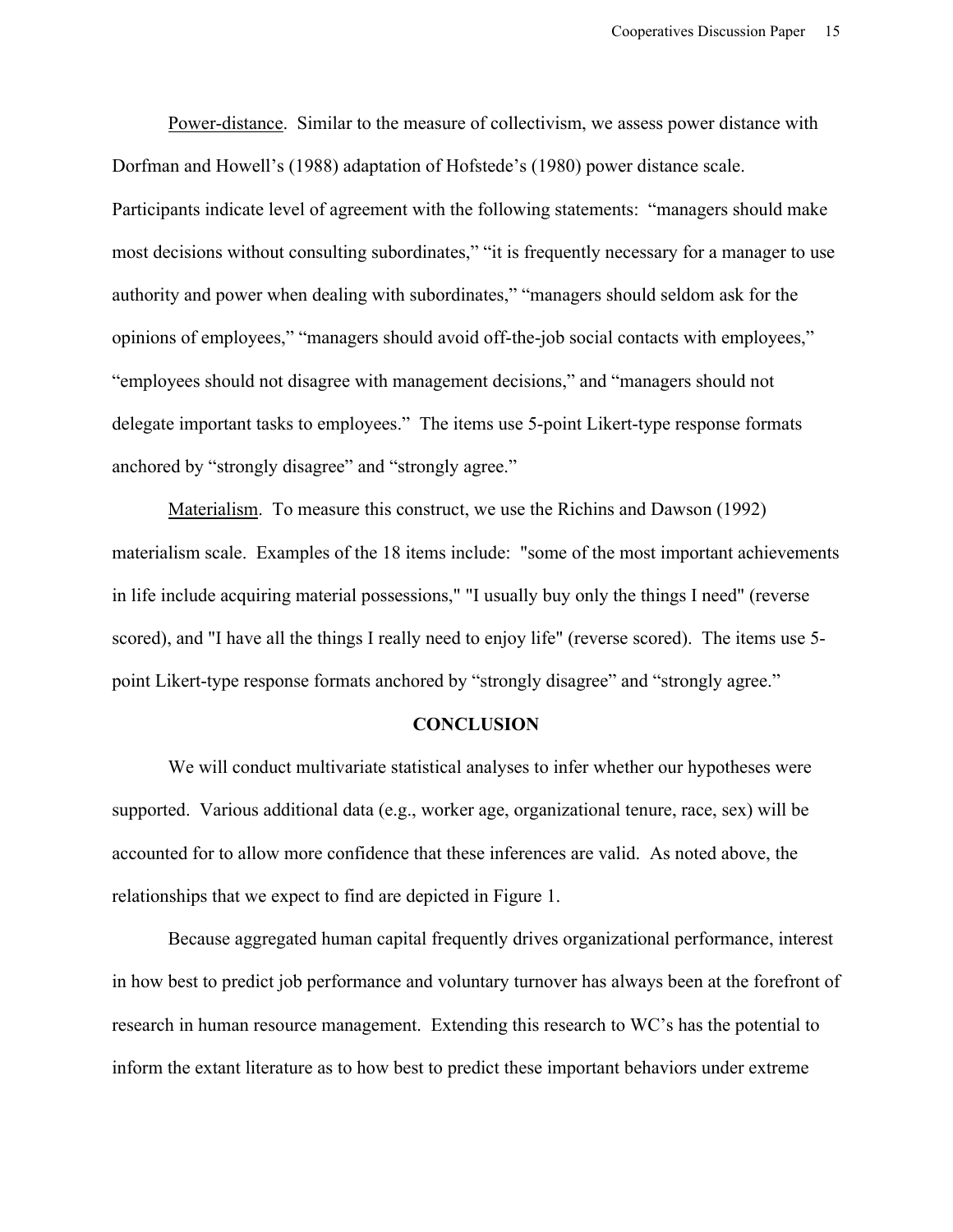levels of employee ownership and participation. Moreover, this work would have specific practical implications for WC recruitment and selection strategies. Given that the fate of a WC, virtually by definition, is a function of the decisionmaking acumen of its workers/members, learning how best to find and keep high-quality members is a worthy undertaking. The economic and societal impacts of worker cooperatives will be enhanced to the extent that they more effectively acquire and retain their members.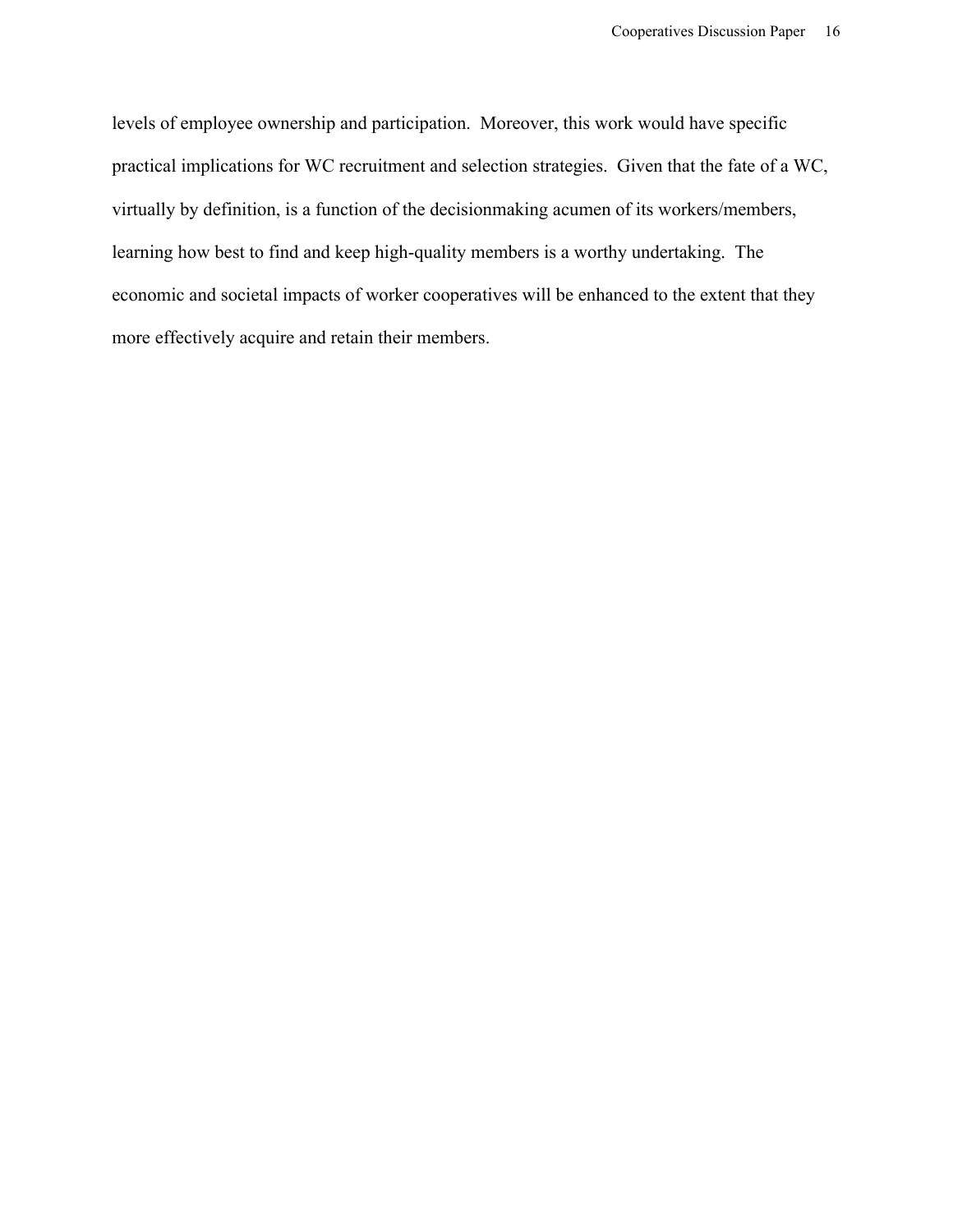#### **REFERENCES**

- Arthur, W., Jr., Bell, S. T., Villado, A. J., & Doverspike, D. (2006). The use of personorganization fit in employment decision making: An assessment of its criterion-related validity. *Journal of Applied Psychology*, *91*, 786-801.
- Batt, R. 2002. Managing customer services: Human resource practices, quit rates, and sales growth. *Academy of Management Journal*, *45*: 587-597.
- Becker, B., & Gerhart, B. (1996). The impact of human resource management on organizational performance: Progress and prospects. *Academy of Management Journal*, *39*(4), 779-801.
- Belk, R.W. (1985). Materialism: Trait aspects of living in the material world. *Journal of Consumer Research* (pre-1986), *12*(3), 265-281.
- Cable, D. M., & Judge, T. A. (1994). Pay preferences and job search decisions: A personorganization fit perspective. *Personnel Psychology*, *47*, 317–348.
- Cascio, W.F. (2000). *Costing Human Resources: The Financial Impact of Behavior in Organizations*, 4<sup>th</sup> edition. Cincinnati, OH: South-Western.
- Chatman, J. A. (1989). Improving interactional organizational research: A model of personorganization fit. *Academy of Management Review*, *14*(3), 333-349.
- Chatman, J., & Barsade, S. (1995). Personality, organizational culture and cooperation: evidence from a business simulation. *Administrative Science Quarterly*, *40*, 423-443.
- Clugston, M., Howell, J. P., & Dorfman, P. W. (2000). Does cultural socialization predict multiple bases and foci of commitment? *Journal of Management, 26* (1), 5-30.

Cohen, A. (2007). One Nation, Many Cultures. *Cross - Cultural Research*, *41*(3), 273-300.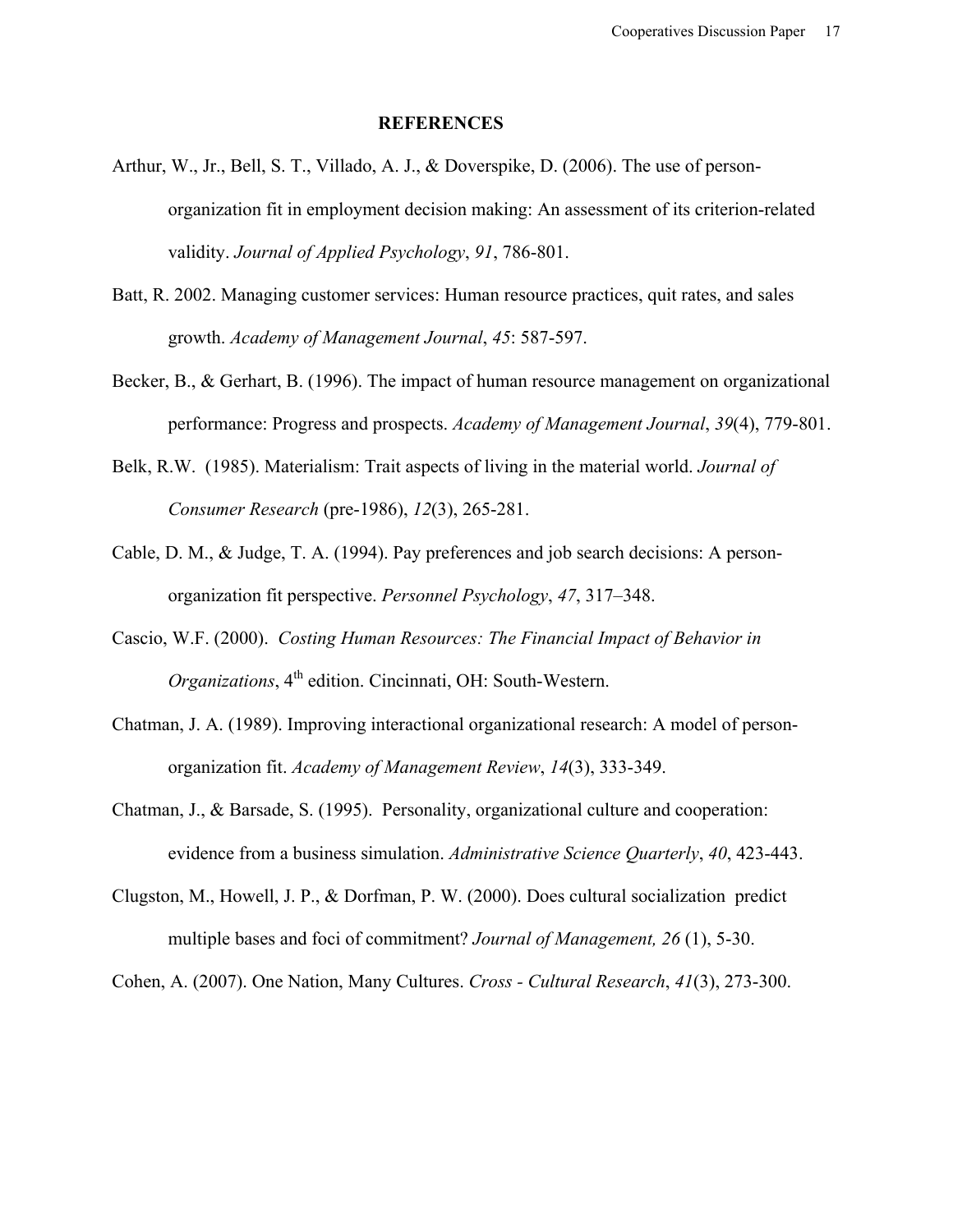- Craig, B., Pencavel, J., Farber, H., & Krueger, A. (1995). Participation and productivity: A comparison of worker cooperatives and conventional firms in the plywood industry; Comments and discussion. *Brookings Papers on Economic Activity*,121-174.
- De Rijk, A.E., LeBlanc, P.M., Schaufeli, W.B., & de Jonge, J. (1998). Active coping and need for control as moderators of the job demand-control model. *Journal of Occupational and Organizational Psychology*, *71*, 1-18.
- Dorfman, P.W., & Howell, J.P. (1988). Dimensions of national culture and effective leadership patterns: Hofstede revisited. *Advances in International Comparative Management*, *3*, 127-150.
- Doucouliagos, Chris (1995). Worker participation and productivity in labor-managed and participatory capitalist firms: A meta-analysis. *Industrial & Labor Relations Review*, *49*(1), 58-77.
- Eby, L.T., & Dobbins, G.H. (1997). Collectivism orientation in teams: An individual and grouplevel analysis. *Journal of Organizational Behavior*, *18*(3), 275-295.
- Fernet, C., Guay, F., & Senecal, C. (2004). Adjusting to job demands: The role of work selfdetermination and job control in predicting burnout. Journal of Vocational Behavior, 65, 39-56.
- George, Jennifer M. (1992). The role of personality in organizational life: Issues and evidence. *Journal of Management*, *18*(2), 185- 213.
- Gomez-Mejia, L.R., & Welbourne, T. (1991). Compensation Strategies in a Global Context. *Human Resource Planning*, *14*(1), 29-41.
- Hoffman, B. J. & Woehr, D. J. (2006). A quantitative review of the relationship between personorganization fit and behavioral outcomes. *Journal of Vocational Behavior*, *68*, 389-399.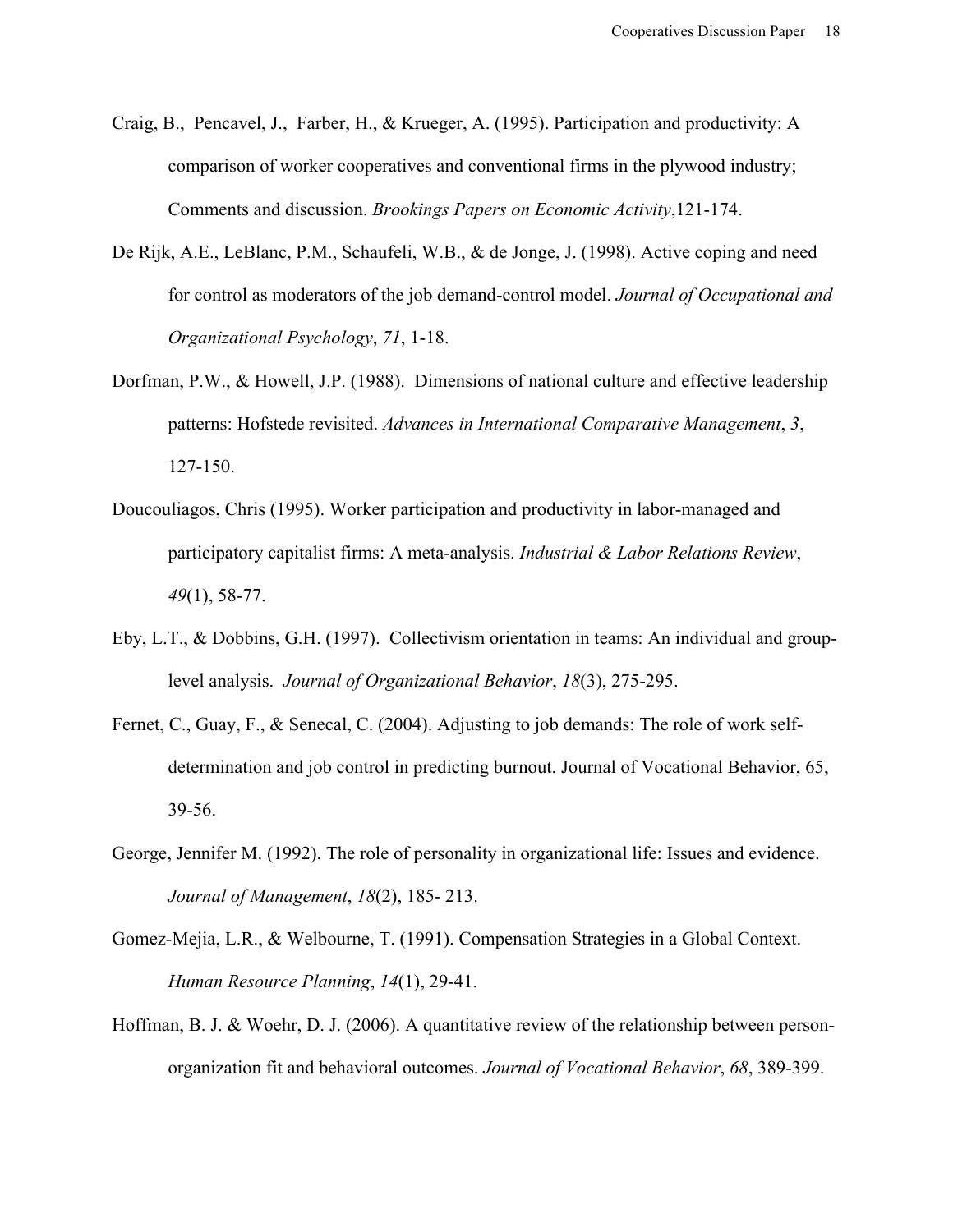Hofstede, G. (1980). *Culture's Consequences*. Beverly Hills, CA: sage.

- Hunter, J.E. & Hunter, R.F. (1984). Validity and utility of alternative predictors of job performance. *Psychological Bulletin*, *96*: 73-98.
- Huselid, M.A. 1995. The impact of human resource management practices on turnover, productivity, and corporate financial performance. *Academy of Management Journal*, *38*: 635-672.
- Jackall, R., & Crain, J. (1984). The shape of the small worker cooperative movement. In *Worker cooperatives in America*, ed. R. Jackall and H. M. Levin. Berkeley: University of California Press.
- Jossa, B., & Cuomo, G. (1997). *The Economic Theory of Socialism and the Labour-Managed Fir: Markets, Socialism, and Labour Management*. Brookfield: Elgar.
- Kacmar, K.M., Andrews, M.C., Van Rooy, D.L., Steilberg, R.C., & Cerrone, S. (2006). Sure, everyone can be replaced…but at what cost? Turnover as a predictor of unit-level performance. *Academy of Management Journal*, *49*, 133-144.
- Kilbourne, W., Grunhagen, M., Foley, J. (2005). A cross-cultural examination of the relationship between materialism and individual values. *Journal of Economic Psychology*, *26*(5), 624- 641.
- Kristof-Brown, A., Zimmerman, R.D., Johnson, E.C. (2005). Consequences of individuals' fit at work: a meta-analysis of person-job, person-organisation, person-group, and personsupervisor fit, *Personnel Psychology*, Vol. *58* pp.281-342.
- Leadbeater, C. (1997). *A Piece of the Action: Employee Ownership, Equity Pay and the Rise of the Knowledge Economy*, Demos.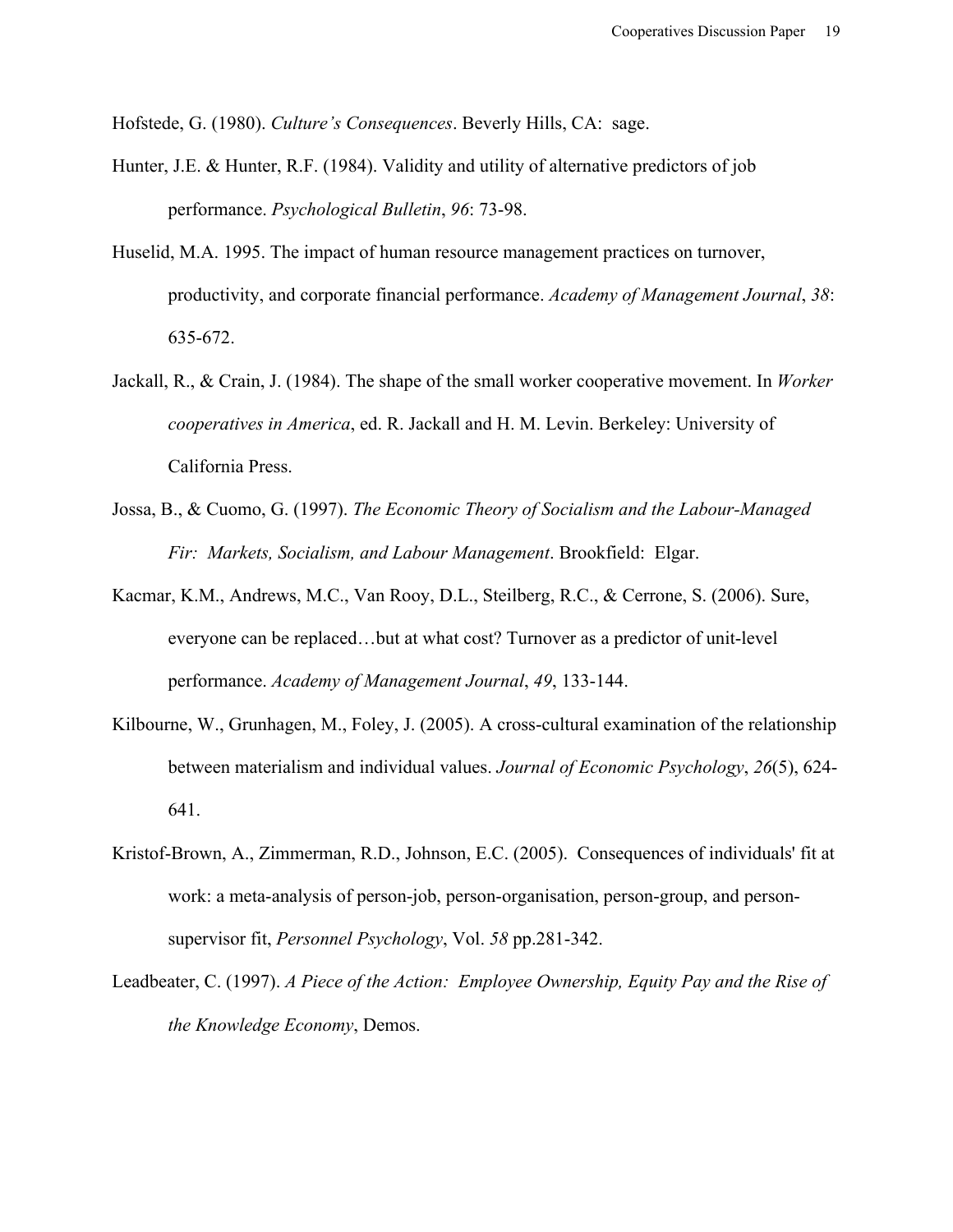- Luhman, J.T. (2007). Worker-ownership as an instrument for solidarity and social change? *Ephemera: Theory & Politics in Organization*, *7* (3): 462-474.
- Miller, K.L., & Monge, P.R. (1986). Participation, satisfaction, and productivity: A metaanalytical review. *Academy of Management Journal*, *11*, 727-753.
- Mills, J., & Clark, M. S. (1982). Exchange and communal relationships. In L. Wheeler (Ed.). *Review of Personality and Social Psychology*: *3*. Beverly Hills, CA: Sage.
- Parkes, K.R. (1994). Personality and coping as moderators of work stress processes: Models, methods, and measures. *Work and Stress*, *8*, 110-129.
- Richins, M.L. and Dawson, S. (1992). A consumer values orientation for materialism and its measure: Scale development and validation," *Journal of Consumer Research*, *19*, 522- 533.
- Salanova, M., Piero, J., & Schaufeli, W.B. (2002). Self-efficacy specificity and burnout among information technology workers: An extension of the demand-control model. *European Journal of Work and Organizational Psychology*, *11*, 1-25.
- Staber, U., & Aldrich, A. (1987). A population ecology perspective on underemployment in alternative organizations*. International Journal of Sociology and Social Policy*, *7*, pp. 43-53.
- Terpstra, D., & Rozell, E. J. (1993). The relationship of staffing practices to organizational level measures of performance. *Personnel Psychology*, *46*, 27- 48.
- Tett, R.P., & Meyer, J.P. (1993). Job satisfaction, organizational commitment, turnover intention, and turnover: path analyses based on meta-analytic findings. *Personnel Psychology*, *46*, 259-93.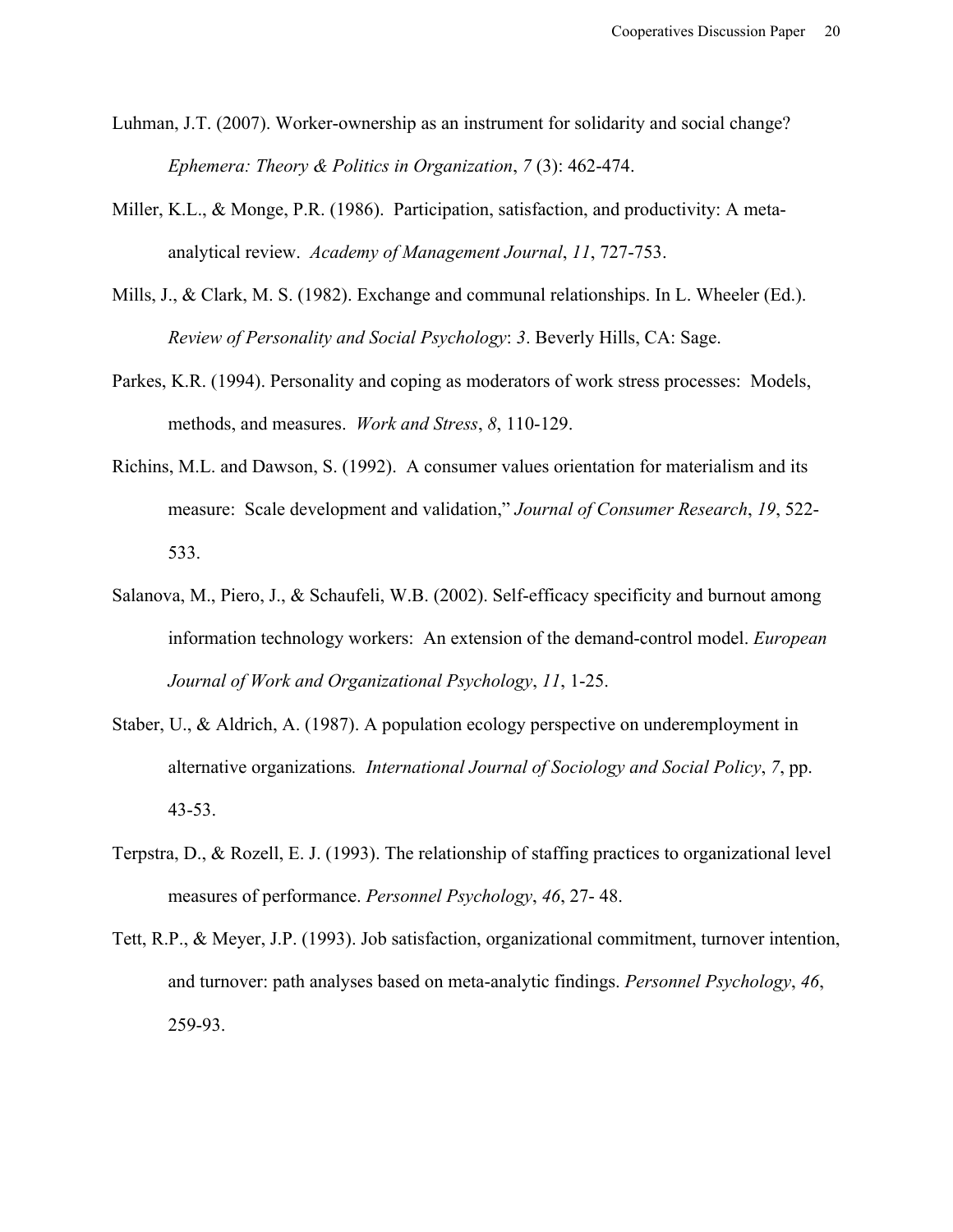- Torlak, O., & Koc, U. (2007). Materialistic attitude as an antecedent of organizational citizenship behavior. *Management Research News*, *30*, 581-596.
- Trevor, C.O. (2001). Interactions among actual ease-of-movement determinants and job satisfaction in the prediction of voluntary turnover. *Academy of Management Journal*, *44*, 621-638.
- Weitzman, M., & Kruse, D. (1990), Profit sharing and productivity', pp. 95-140 in A. Blinder (ed.) *Paying for Productivity*. Washington, DC: The Brookings Institution.
- Wright, P.M., Kacmar, K.M., McMahan, G.C., & Deleeuw, K. (1995). P=f(MxA): Cognitive Ability as a Moderator of the Relationship Between Personality and Job Performance. *Journal of Management*, *21*, 1129-1139.